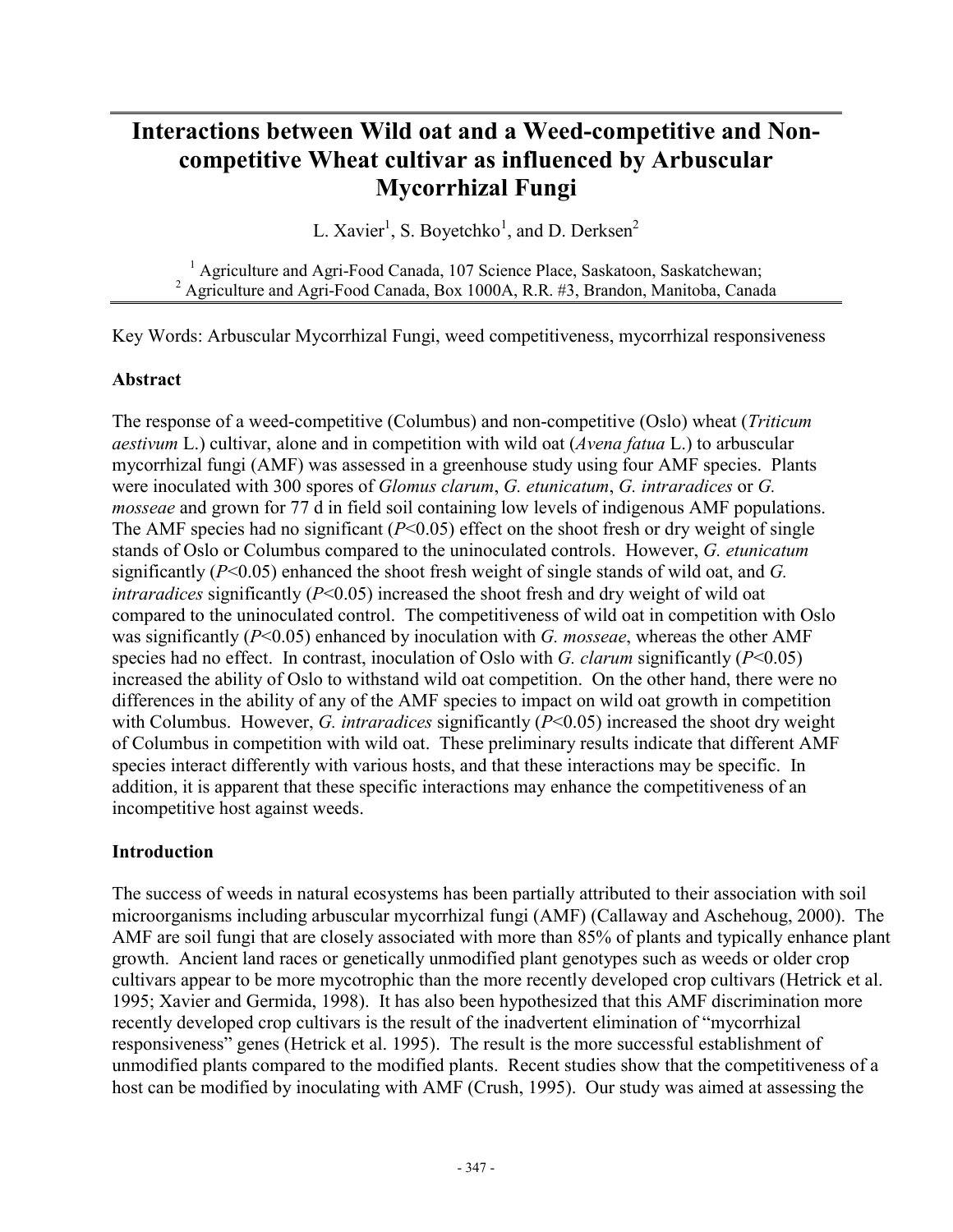impact of four different *Glomus* spp. on the competitiveness of wheat cultivars varying in weed competitiveness against wild oat.

## **Materials and methods**

## **Soil**

Plants were grown in a sandy loam soil collected from Dressler Farm, Saskatchewan. The following represents some of the important soil characteristics: N, 21 ppm; P, 11 ppm; K, 317 ppm; pH, 7.6. The soil contained <10 spores per 25 g soil.

## **Plant species**

Weed: Wild oat (*Avena fatua* L.) Crop: Wheat (*Triticum aestivum* L.) cv. Oslo (weed-incompetitive) and Columbus (weed-competitive) (Hucl et al. 1997).

## **AMF species**

The following AMF species were obtained from the INVAM culture collection: *Glomus clarum* (Nicolson and Schenck), *Glomus etunicatum* (Becker and Gerdemann), *Glomus intraradices* (Schenck and Smith) and *Glomus mosseae* (Nicolson and Gerdemann) Gerdemann and Trappe. Spores were retrieved from monospecific AMF cultures by wet sieving and decanting followed by a sucrose (20%:60%) density gradient centrifugation step (Daniels and Skipper, 1982). Clean spores were suspended in 3 ml of water and stored at 4 C until used.

## **Treatments**

(1) Wild oat only; (2) Oslo only; (3) Columbus only; (4) wild oat in competition with Oslo; (5) wild oat in competition with Columbus. Plants in all treatments were left uninoculated or inoculated with each of the four AMF species.

## **Inoculation and plant growth**

About 400 g of field soil was filled in 4" square pots, moistened and allowed to equilibrate for 10 d before planting. Three hundred AMF spores per pot were placed as a spore plug at 5-cm depth from the soil surface. Two germinated healthy and uniform seeds were placed on the AMF spore plug, and thinned to one per pot after emergence. Plants were grown for 11 weeks and harvested.

## **Statistics**

The study consisted of 25 treatments (5 AMF treatments  $\times$  5 plant treatments) each replicated three times. The study was repeated. Results from both trials were not significantly different from each other at *P*<0.05 and therefore, results from both trials were pooled. All data were subjected to the GLM procedure in SAS (1997) and means separated using the least significant difference (LSD) test. All percentage values were subjected to angular transformation before analysis. Unless otherwise mentioned, treatments were considered significant at *P*<0.05.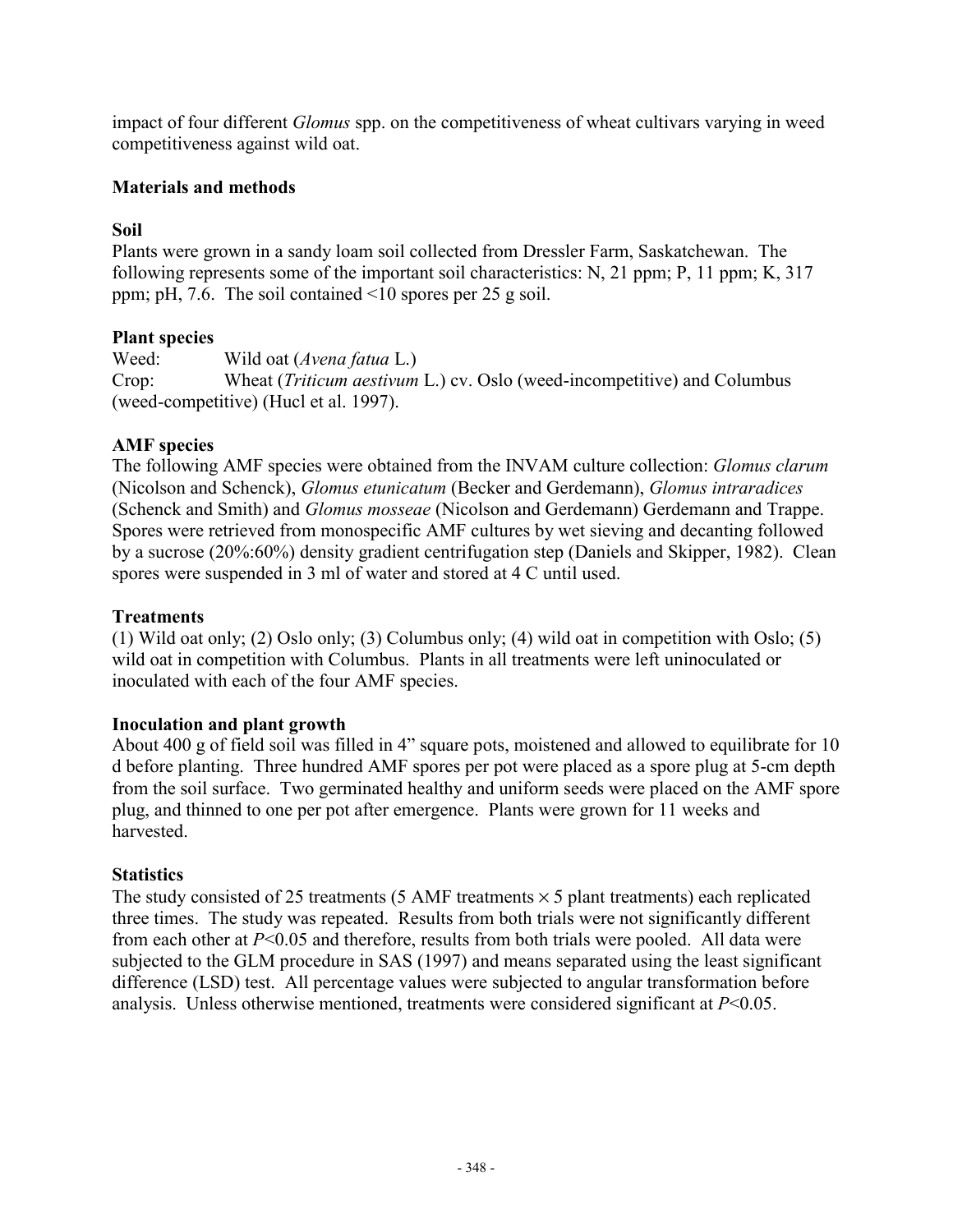### **Results**

#### **Dry matter production**

All the AMF species significantly enhanced the shoot dry weight of wild oat alone compared to the uninoculated control, whereas Oslo and Columbus without competition from wild oat did not benefit from any of the AMF species (Table 1A).

**Table 1A**. Mean (n=6) shoot dry weight of plants (g/pot) inoculated with the AMF species *Glomus clarum*, *Glomus etunicatum*, *Glomus intraradices* and *Glomus mosseae* and grown for 11 weeks in soil containing indigenous AMF. *LSD*- Least Significant Difference

| Plant                           | <b>AMF</b> treatment |         |            |              |         |  |  |
|---------------------------------|----------------------|---------|------------|--------------|---------|--|--|
| treatment                       | Control              | Glomus  | Glomus     | Glomus       | Glomus  |  |  |
|                                 |                      | clarum  | etunicatum | intraradices | mosseae |  |  |
| <sup>a</sup> Wild oat           | 0.86                 | 1.48*   | $1.49*$    | $2.02*$      | $1.42*$ |  |  |
| $b$ Oslo                        | 1.61                 | 1.41    | 1.19       | 1.50         | 1.19    |  |  |
| <sup>e</sup> Columbus           | 1.43                 | 1.15    | 1.59       | 1.49         | 1.27    |  |  |
| $\rm{^cWO}$ + os                | 0.13                 | 0.17    | $0.97*$    | 0.53         | $1.20*$ |  |  |
| $\mathrm{d}_{\mathrm{WO}}$ + OS | 0.39                 | $1.54*$ | $1.32*$    | 0.73         | 0.82    |  |  |
| $fWO + cl$                      | 0.40                 | 0.30    | 0.41       | 0.66         | $1.29*$ |  |  |
| $\mathrm{g}_{\mathrm{WO}}$ + CL | 1.00                 | 1.38    | 1.06       | 0.96         | 0.75    |  |  |
| LSD(0.05)                       | 0.50                 |         |            |              |         |  |  |

<sup>a</sup> wild oat without competition; <sup>b</sup>Oslo without competition; <sup>c</sup>Columbus without competition; <sup>d</sup>wild oat in competition with Oslo; <sup>e</sup>Oslo in competition with wild oat; <sup>f</sup>wild oat in competition with Columbus; <sup>g</sup>Columbus in competition with wild oat.

\*Treatments that are significantly different from control for each plant treatment.

Interactions between AMF species and the different plants varied significantly. For example, the AMF species *G. etunicatum* and *G. mosseae* significantly enhanced the shoot dry weight of wild oat in competition with Oslo compared to the control. On the other hand, the shoot dry weight of Oslo in competition with wild oat was enhanced significantly over the control plants by *G. clarum* and *G. etunicatum*. In contrast to wild oat in competition with Oslo, the shoot dry matter production of wild oat in competition with Columbus was enhanced only by *G. mosseae* (Table 1A). None of the AMF species enhanced the shoot dry matter production of Columbus in competition with wild oat, compared with the uninoculated control.

Shoot dry weight of uninoculated Oslo was significantly reduced in the presence of wild oat compared to single stands of Oslo, whereas the cultivar Columbus was able to compete effectively against wild oat (Table 1B). However, three of the four AMF species enhanced the weight of Oslo in competition with wild oat maintaining the weight of single stands of Oslo even when competing against wild oat. In contrast, the shoot dry weight of Columbus in competition with wild oat was significantly reduced by three of the four AMF species compared to single stand weights of Columbus (Table 1B).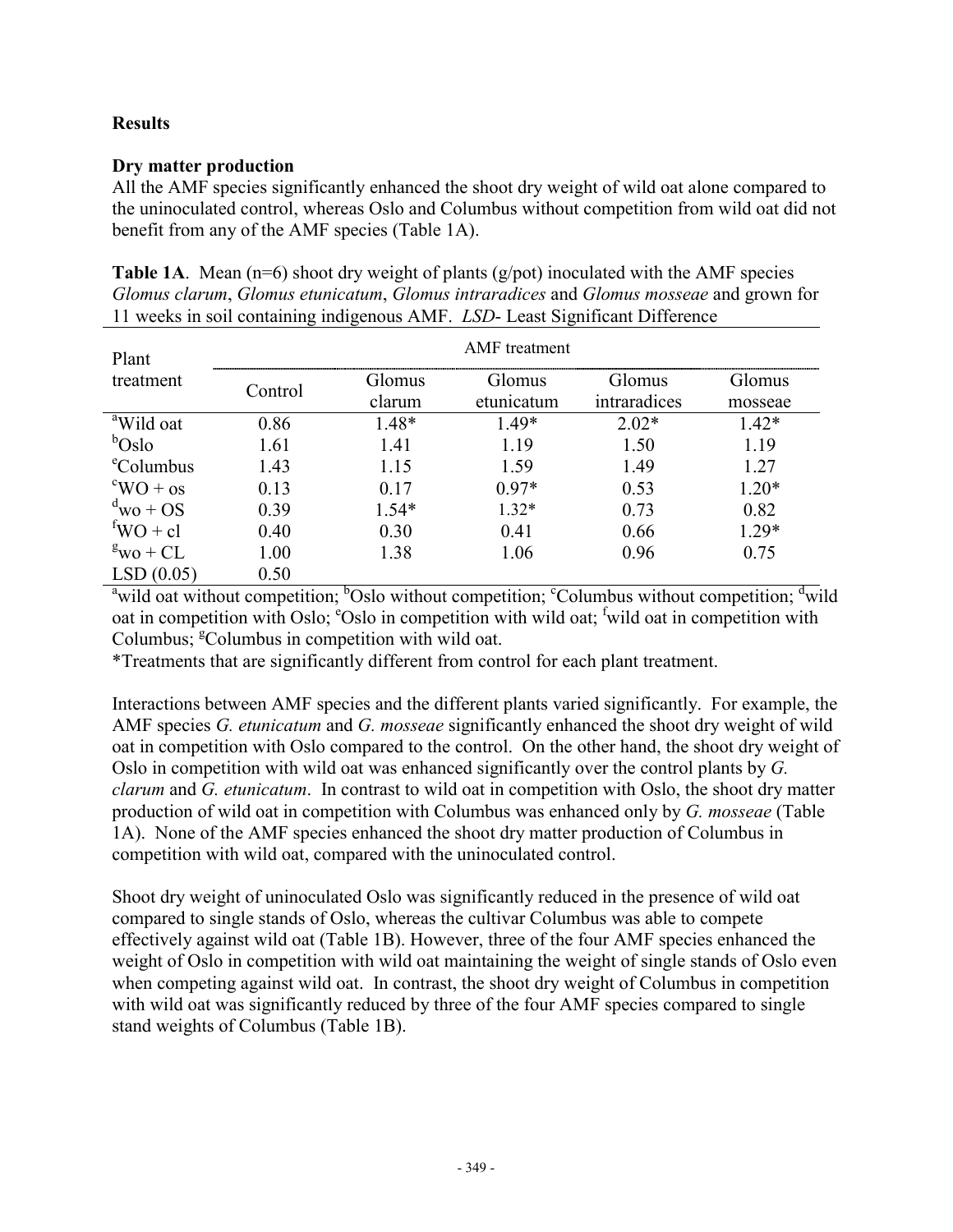**Table 1B**. Mean (n=6) shoot dry weight of plants (g/pot) inoculated with the AMF species *Glomus clarum*, *Glomus etunicatum*, *Glomus intraradices* and *Glomus mosseae* and grown for 11 weeks in soil containing indigenous AMF. *LSD*- Least Significant Difference

| Plant                           | <b>AMF</b> treatment |        |            |              |               |  |  |
|---------------------------------|----------------------|--------|------------|--------------|---------------|--|--|
| treatment                       | Control              | Glomus | Glomus     | Glomus       | <b>Glomus</b> |  |  |
|                                 |                      | clarum | etunicatum | intraradices | mosseae       |  |  |
| <sup>a</sup> Wild oat           | 0.86                 | 1.48   | 1.49       | 2.02         | 1.42          |  |  |
| $b$ Oslo                        | 1.61                 | 1.41   | .19        | 1.50         | 1.19          |  |  |
| <sup>e</sup> Columbus           | 1.43                 | 1.15   | 1.59       | 1.49         | 1.27          |  |  |
| $\rm ^{c}WO$ + os               | 0.13                 | 0.17   | 0.97       | 0.53         | 1.20          |  |  |
| $d_{\text{WO}}$ + OS            | $0.39*$              | 1.54   | l.32       | $0.73*$      | 0.82          |  |  |
| ${}^{\text{f}}\text{WO}$ + cl   | 0.40                 | 0.30   | 0.41       | 0.66         | -29           |  |  |
| $\mathrm{g}_{\mathrm{WO}}$ + CL | 1.00                 | 1.38   | $1.06*$    | $0.96*$      | $0.75*$       |  |  |
| LSD(0.05)                       | 0.50                 |        |            |              |               |  |  |

<sup>a</sup> wild oat without competition; <sup>b</sup>Oslo without competition; <sup>c</sup>Columbus without competition; <sup>d</sup>wild oat in competition with Oslo; <sup>e</sup>Oslo in competition with wild oat; <sup>f</sup>wild oat in competition with Columbus; <sup>g</sup>Columbus in competition with wild oat.

Empty arrow refers to comparison of single stands of Oslo to Oslo in competition with wild oat, and filled arrow refers to comparison of single stands of Columbus to Columbus in competition with wild oat.

\*Asterisks indicate weight of plants in competition treatments that are significantly different from the single stand treatments.

#### **Proportion of total shoot dry matter**

The proportion of total shoot dry matter was calculated using the shoot dry matter of plants. Results indicated that the relatively older Oslo was more competitive than the relatively newer Columbus when competing with wild oat, regardless of the inoculation treatment (Fig. 1).



**Figure 1**. Proportion of total shoot biomass of wild oat and wheat cultivars Oslo and Columbus regardless of the inoculation treatment.

None of the AMF species significantly altered the proportion of shoot dry matter of the wild oat and Oslo competition or wild oat and Columbus competition compared to the uninoculated control. However, there were significant differences between the AMF species in their ability to boost wild oat or Columbus growth (Table 2). For example, the proportion of Columbus shoot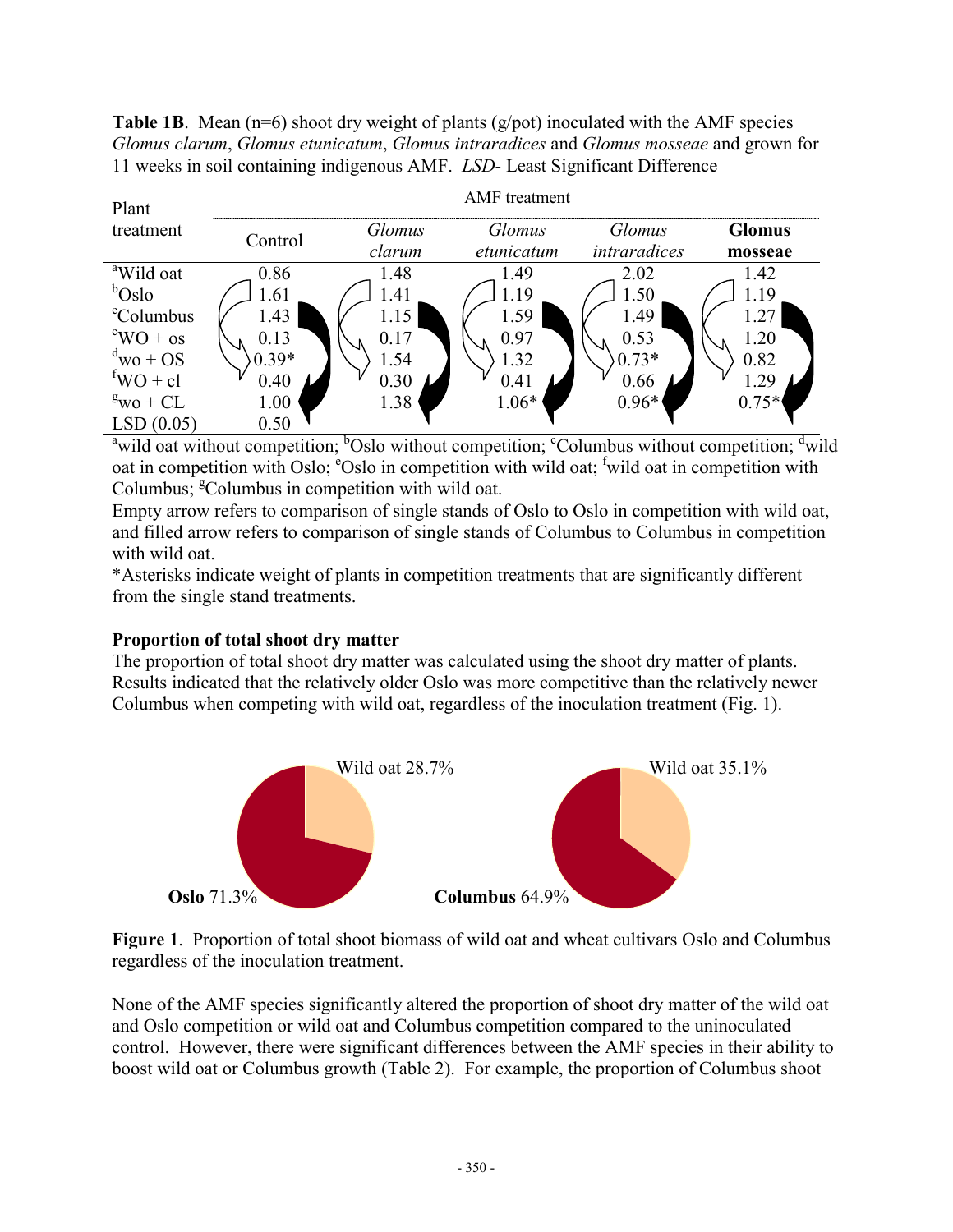dry matter in competition with wild oat was significantly enhanced by *G. clarum* compared to that of *G. intraradices*-inoculated wild oat.

**Table 2**. Mean (n=6) proportion of shoot dry matter of wild oat and Oslo (OR) wild oat and Columbus in competition with or without the AMF species *Glomus clarum*, *Glomus etunicatum*, *Glomus intraradices* and *Glomus mosseae* after 11 weeks' growth in soil containing indigenous AMF. Means in a column with the same letter are not significantly different.

| AMF treatment         | Proportion of total shoot dry matter $(\%)$ |        |                                                   |         |  |  |
|-----------------------|---------------------------------------------|--------|---------------------------------------------------|---------|--|--|
|                       | Wild oat-Oslo                               |        | Oslo-wild oat Wild oat-Columbus Columbus-wild oat |         |  |  |
| None                  | 28.35a                                      | 71 65a | 36.66ab                                           | 63.34ab |  |  |
| Glomus clarum         | 16.91a                                      | 83.09a | 20.07b                                            | 79.93a  |  |  |
| Glomus etunicatum     | 34.28a                                      | 65.72a | 32.98ab                                           | 67.02ab |  |  |
| Glomus intraradices   | 32.55a                                      | 67.45a | 45.92a                                            | 54.08b  |  |  |
| <b>Glomus mosseae</b> | 31.64a                                      | 68.37a | 39.78ab                                           | 60.22ab |  |  |

The root fresh and dry weights of plants with or without competition were not altered by inoculation with any AMF species (data not shown).

#### **Mycorrhizal colonization**

There were significant differences between the different plant treatments in their AMF colonization levels (data not shown). However, there was no relationship between AMF colonization and shoot dry weight or the proportion of total shoot dry matter production.

#### **Summary**

- Interactions between wild oat and the wheat cultivars were significantly influenced by the AMF species.
- Wild oat plants benefited significantly more from AMF inoculation than Oslo or Columbus.
- The competitiveness of the relatively older cultivar Oslo against wild oat was enhanced by some AMF species, whereas the competitiveness of the relatively newer cultivar Columbus was reduced by some AMF species.
- Oslo benefited to a greater extent from AMF inoculation than Columbus when in competition with wild oat.
- Mycorrhizal colonization of roots was not correlated with the shoot dry matter or proportion of total shoot dry matter production of plants.
- Studies are currently underway to determine the mechanism(s) of action using model systems.

#### **References**

Callaway, R.M. and Achehoug, E.T. 2000. Science 290 (5491): 521-523.

Crush, J.R. 1995. N.Z.J. Agr. Res. 38: 303-307.

Daniels, B.A. and Skipper, H.D. 1981. In: Methods and Principles of Mycorrhizal Research (N.C. Schenck ed.) St. Paul, MN, American Phytopathological Society, P. 29-35.